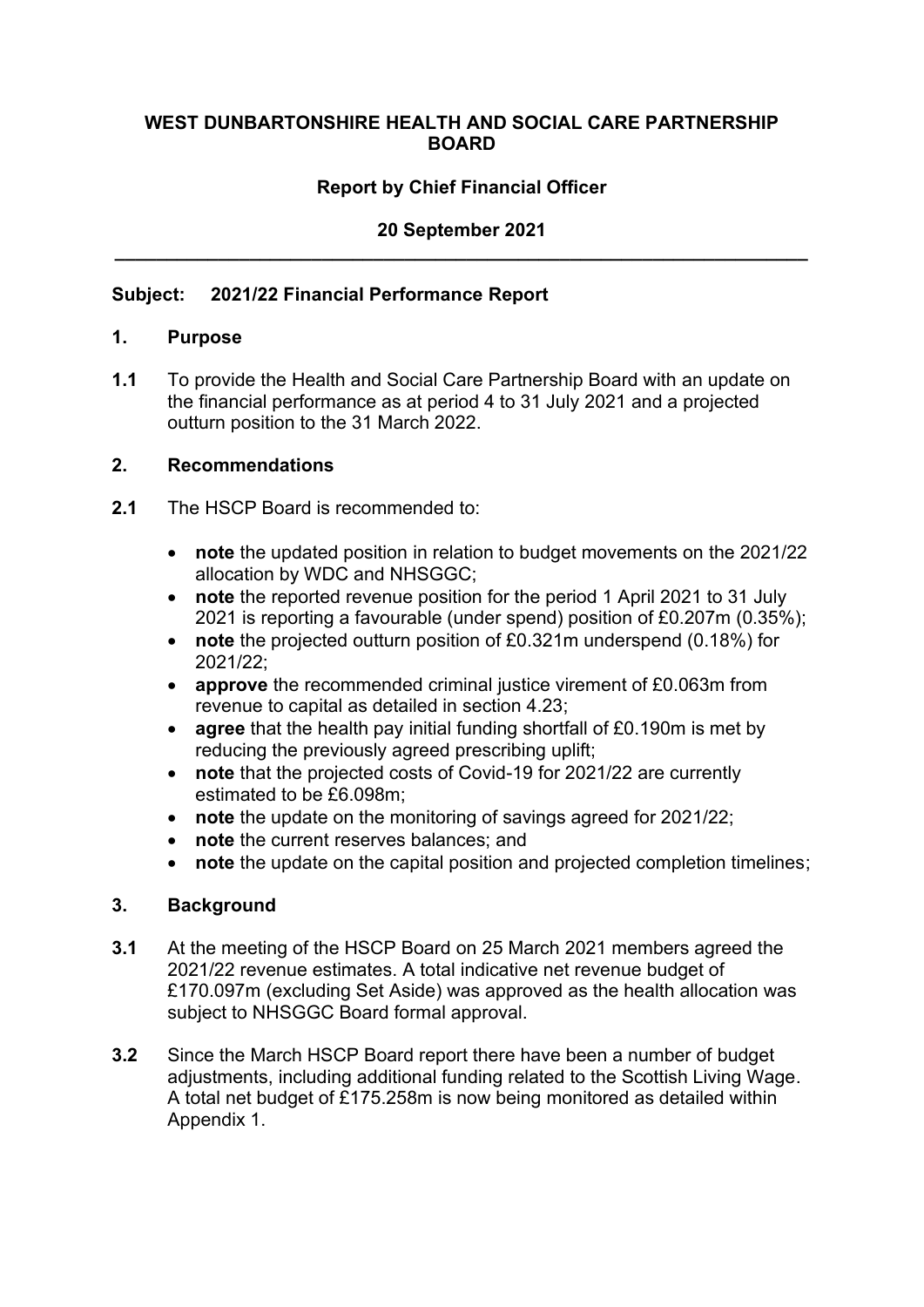### **4. Main Issues**

### **Financial Impacts of the HSCP Response to the Covid-19 Pandemic**

**4.1** A detailed Local Mobilisation Plan (LMP) Covid-19 financial tracker continues to be completed and is now required to be submitted to the Scottish Government on a quarterly basis by HSCPs via NHSGGC Health Board with the next submission due on 27 October 2021. The table below provides a summary of the actual and projected costs based on July ledger data with the detailed information being considered by the Senior Management Team in addition to individual scrutiny by our funding partners and the Scottish Government.

# **Table 1: Summary of Covid-19 Costs and Funding to 31 March 2022**

| <b>Covid/Remobilisation Cost Analysis</b>                    | <b>Actual to Date</b> | <b>Full Year</b><br>Forecast |  |
|--------------------------------------------------------------|-----------------------|------------------------------|--|
|                                                              | £000's                | £000's                       |  |
|                                                              |                       |                              |  |
| <b>Covid-19 Pressures</b>                                    | 2,912                 | 5,672                        |  |
| <b>Additional PPE</b>                                        | 0                     | 315                          |  |
| <b>Flu Vaccination</b>                                       | 5                     | 5                            |  |
| <b>Community Hubs</b>                                        | 19                    | 58                           |  |
| <b>Additional Care Home Placements</b>                       |                       |                              |  |
| <b>Additional Staff Costs</b>                                | 1,204                 | 1,812                        |  |
| <b>Staff Wellbeing</b>                                       | 17                    | 50                           |  |
| <b>Additional FHS Contractor Costs</b>                       | 8                     | 26                           |  |
| Social Care Provider Sustainability Payments                 | 946                   | 1,405                        |  |
| Increased costs of Service Provision                         | 206                   | 594                          |  |
| Loss of Income                                               | 107                   | 305                          |  |
| Other                                                        | 32                    | 87                           |  |
| Unachievable Savings                                         | 361                   | 1,008                        |  |
| <b>Remobilisation Costs</b>                                  | 63                    | 426                          |  |
| <b>Adult Social Care</b>                                     | $\Omega$              | 236                          |  |
| Reducing Delayed Discharge                                   | 63                    | 190                          |  |
|                                                              |                       |                              |  |
| <b>Total Spend</b>                                           | 2,975                 | 6,098                        |  |
| <b>Funding</b>                                               |                       |                              |  |
| <b>Earmarked Reserve for Covid Pressures</b>                 | (2,054)               | (4,970)                      |  |
| Grant Funding for Social Care £500 Thankyou Payment          | (688)                 | (737)                        |  |
| Grant Funding for Third Party Provider £500 Thankyou Payment | (233)                 | (234)                        |  |
| Assumed funding to come                                      | 0                     | (157)                        |  |
|                                                              |                       |                              |  |
| <b>Total Funding</b>                                         | (2, 975)              | (6,098)                      |  |
|                                                              |                       |                              |  |
| <b>Assumed Funding Gap</b>                                   | 0                     | $\pmb{0}$                    |  |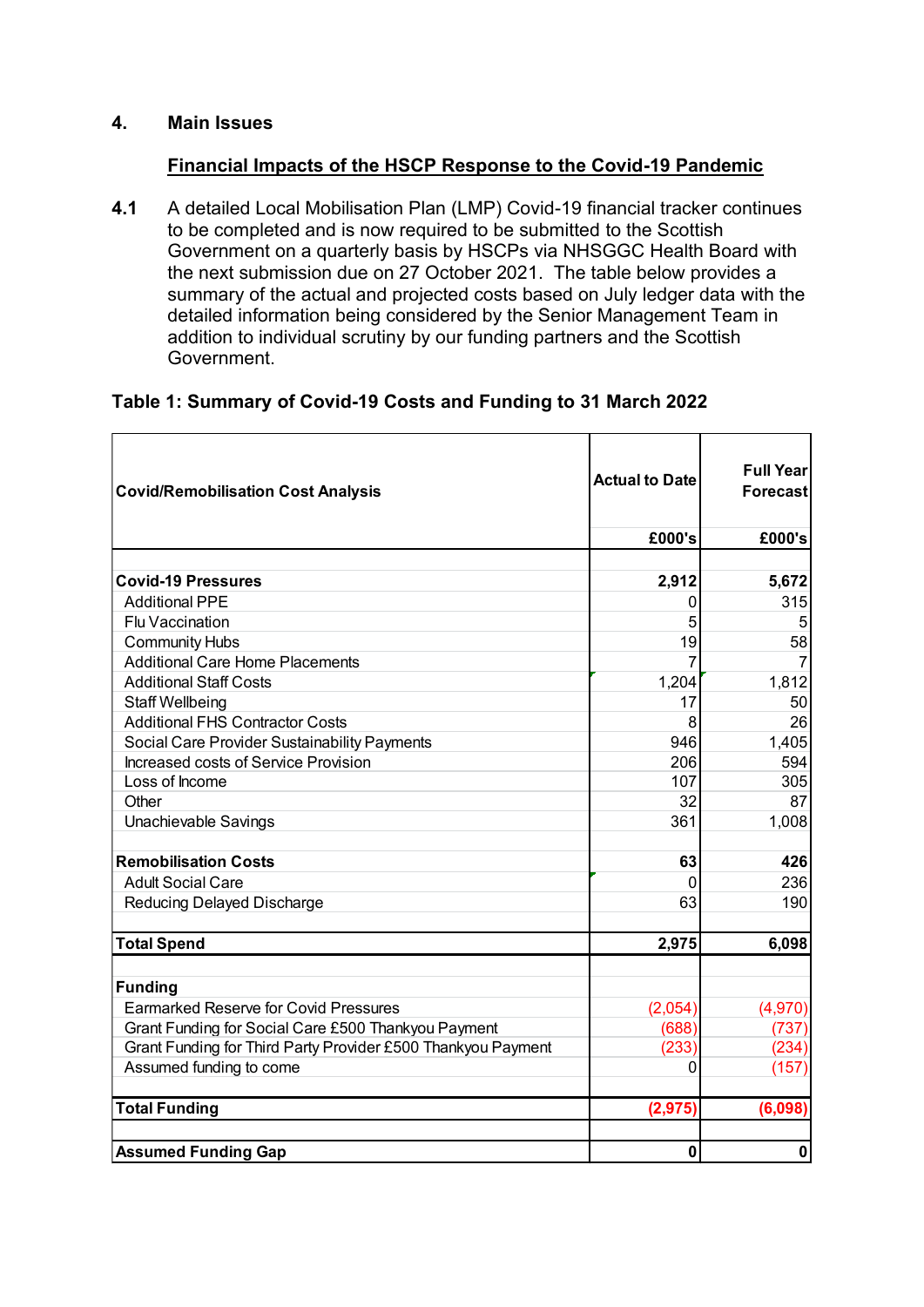- **4.2** The table above details the anticipated full drawdown of the Covid-19 Pressures Reserve with an anticipated funding shortfall of £0.157m at this time which is assumed will be funded. It should be noted however that costs for 2021/22 will be subject to change as additional guidance is issued and the partnership moves through its recovery and renewal phases.
- **4.3** The current position includes £1.008m associated with the potential non delivery of approved savings programmes. While the Scottish Government appreciate that the ongoing response to Covid-19, alongside unscheduled care pressures, continues to impact the delivery of planned savings they expect Boards and HSCPs to maximise the in-year efficiency opportunities to deliver savings in line with planned targets and have requested that further narrative is provided setting out the steps that are being taken to mitigate this shortfall and what further options have been identified.
- **4.4** As previously advised a joint letter was received on 30 June 2021 from the Minister for Mental Wellbeing and Social Care and the COSLA Spokesperson Health and Social Care confirming sustainability proposals from 1 July 2021 to March 2022. The main points were detailed in the 2020/21 Financial Performance Report as reported to the August HSCP Board and at this time no further update has been provided.

### **Summary Position**

- **4.5** The current year to date position as at 31 July is an underspend of £0.207m. This is a change to the position reported to the June HSCP Board as the year to date application of Covid-19 reserves has been taken into account. The projected outturn position, with all identified Covid-19 costs being fully funded from reserves or additional anticipated funding, is a potential underspend of £0.321m. This consolidated summary position is presented in greater detail within Appendix 3, with the individual Health Care and Social Care reports detailed in Appendix 4.
- **4.6** Members should note that the projected underspend takes into account £7.673m of expenditure to be drawn down from earmarked reserves. Summary detail on the anticipated level of reserves is provided within Appendix 6. There will be a more detailed update on the application of reserves to a future meeting.
- **4.7** The summary position is reported within Table 2 below which identifies the projected 2021/22 budget under spend of £0.321m (0.18% of the total budget).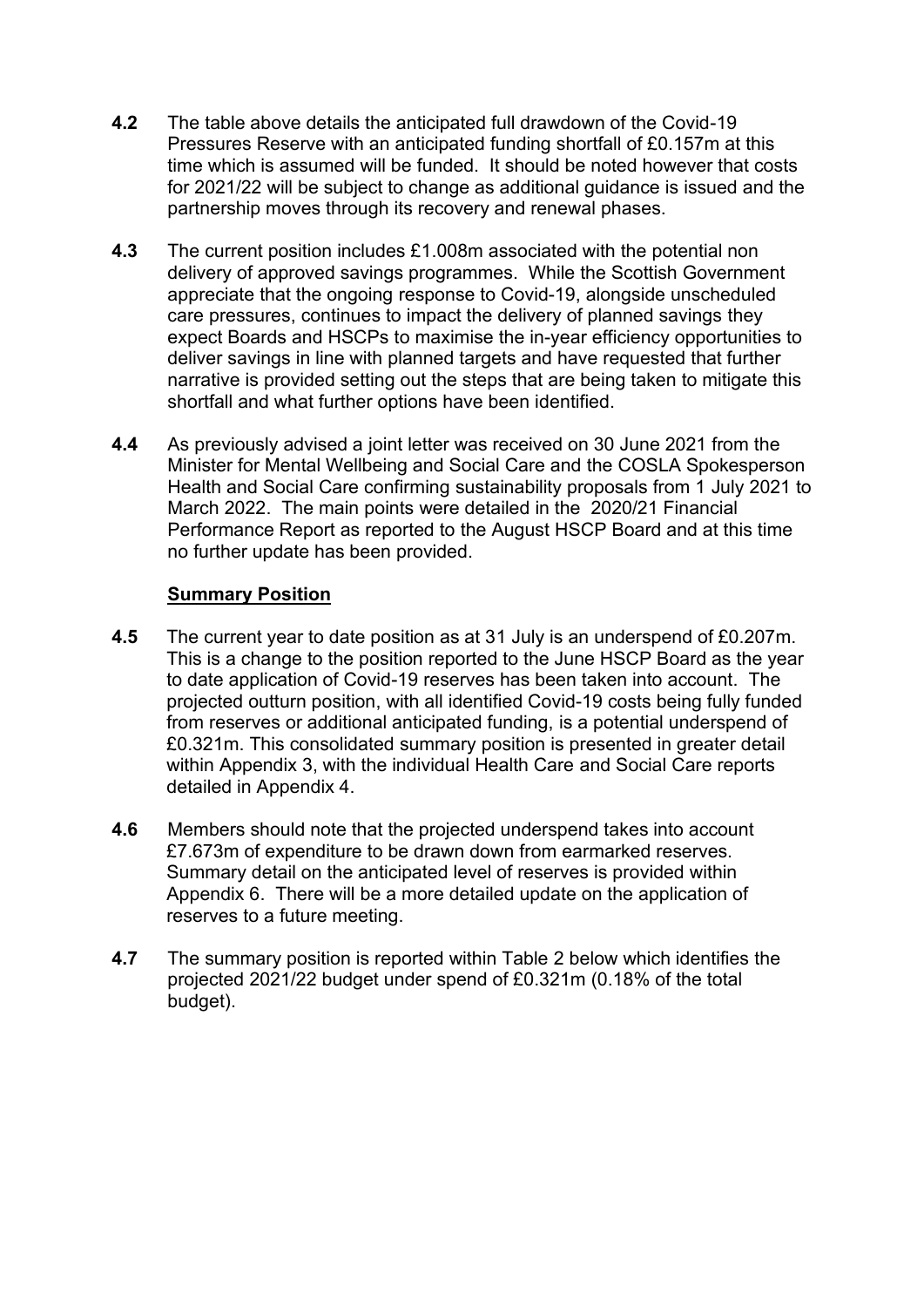| <b>Summary Financial</b><br>Information | Annual<br><b>Budget</b> | <b>Budget</b> | Actual   | Year to Date Year to Date Year to Date<br>Variance | <b>Forecast</b><br><b>Full Year</b> | Forecast<br>Variance | <b>Reserves</b><br><b>Adjustment</b> | <b>Revised</b><br><b>Actual</b><br>Variance | Variance<br>$\%$ |
|-----------------------------------------|-------------------------|---------------|----------|----------------------------------------------------|-------------------------------------|----------------------|--------------------------------------|---------------------------------------------|------------------|
|                                         | £000's                  | £000's        | £000's   | £000's                                             | £000's                              | £000's               | £000's                               | £000's                                      |                  |
| Health Care                             | 106,536                 | 34,740        | 34,663   | 77                                                 | 108,335                             | (1,799)              | (1, 833)                             | 34                                          | 0.0%             |
| Social Care                             | 102,024                 | 28,830        | 28,422   | 408                                                | 101,300                             | 724                  | (427)                                | 1,151                                       | 1.1%             |
| Covid-19                                |                         |               |          |                                                    | 6,098                               | (6,098)              | (5,891)                              | (207)                                       | 0.0%             |
| <b>Expenditure</b>                      | 208,560                 | 63,570        | 63,085   | 485                                                | 215,733                             | (7, 173)             | (8, 151)                             | 978                                         | 0.5%             |
| Health Care                             | (4,027)                 | (1, 332)      | (1, 332) |                                                    | (4,027)                             |                      |                                      |                                             | 0.0%             |
| Social Care                             | (29, 275)               | (3, 494)      | (3,216)  | (278)                                              | (27,968)                            | (1, 307)             | (443)                                | (864)                                       | 3.0%             |
| Covid-19                                |                         |               |          |                                                    | (1, 128)                            | 1,128                | 921                                  | 207                                         | 0.0%             |
| <b>Income</b>                           | (33, 302)               | (4,826)       | (4, 548) | (278)                                              | (33, 123)                           | (179)                | 478                                  | (657                                        | 2.0%             |
| <b>Health Care</b>                      | 102,509                 | 33,408        | 33,331   | 77                                                 | 104,308                             | (1,799)              | (1,833)                              | 34                                          | 0.0%             |
| Social Care                             | 72,749                  | 25,336        | 25,206   | 130                                                | 73,332                              | (583)                | (870)                                | 287                                         | 0.4%             |
| Covid-19                                |                         |               |          |                                                    | 4,970                               | (4,970)              | (4,970)                              |                                             | 0.0%             |
| Net Expenditure                         | 175,258                 | 58,744        | 58,537   | 207                                                | 182,610                             | (7, 352)             | (7, 673)                             | 321                                         | 0.2%             |

**Table 2 - Summary Financial Information as at 31 March 2022** 

**4.8** Analysis on the projected annual variances in excess of £0.050m is contained within Appendix 5.

# **Update on Prescribing 2021/22**

- **4.9** The 2021/22 prescribing budget is comprised of a number of complex variables and is based on:
	- 2019/20 dispensed item volumes to reflect a move into Covid-19 recovery but still subject to volatility due to pandemic restrictions.
	- No final recovery of 2020/21 global sum / tariff swap adjustment.
	- No final recovery of 2019/20 tariff discount clawback.
	- Plan to ensure full recovery of all tariff swaps in 2021/22. Tariff adjustment/reduction due July 21.
	- Horizon Scanning Pressures estimated at £5m.
	- Savings Initiatives targeted at minimum £5m.
	- Transfer of Apremilast costs and budget from Acute Sector into FHS.
- **4.10** The financial resources for prescribing approved by the HSCP Board in March 2021 of £19.726m included a 1.5% uplift of £0.294m over the 2020/21 level. In July 2021 further resources of £0.472m were transferred to the HSCP for previously centralised prescribing activity relating to Stoma and dental activity resulting in a revised financial resource of £20.198m.
- **4.11** Financial ledger figures cover April and May prescribing actuals plus two month financial accruals for June and July. Actual activity for April and May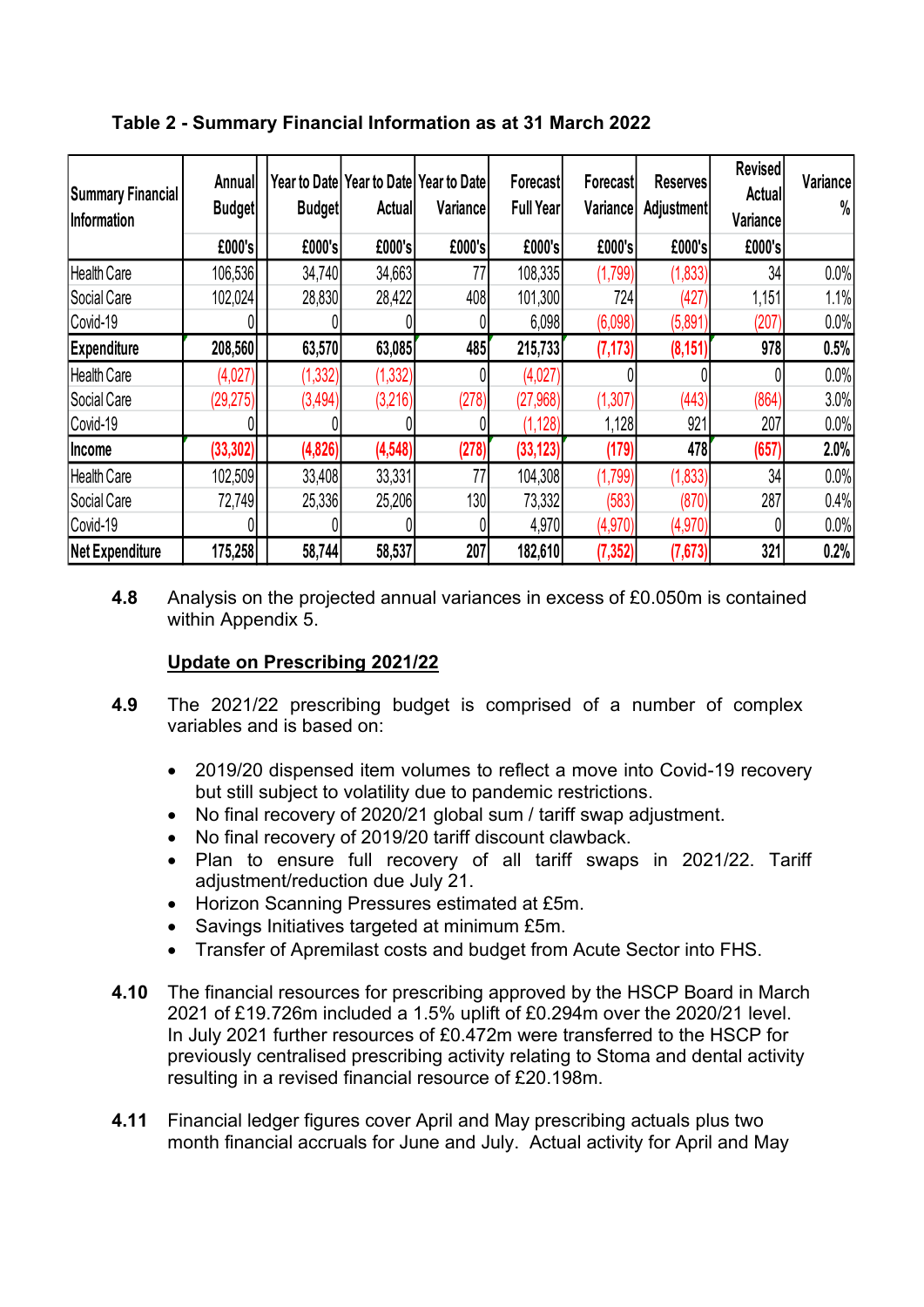report that items being dispensed are lower than the 2021/22 forecasted volumes but pricing/cost per item is above levels forecast.

- **4.12** The latest indications suggest that the 2021/22 cost of prescribing could be in the region of £20.171m and can therefore be contained within the financial resources available. However this includes the prescribing impact of Covid-19 on paracetamol and sertraline which for April and May equates to £0.202m across NHSGCC. The full year financial impact of these drugs are unknown at this time with the situation being kept under review with officers considering the potential to charge against the Covid-19 reserve prior to the next submission of the LMP on 27 October.
- **4.13** While the projected outturn figures contained within this report are indicating a break-even position, the latest volumes report up to June (month 5), received on the 8 September details a further decrease in volumes for West Dunbartonshire. If this trajectory continues and price/item remains stable then an underspend in excess of £0.200m is possible.

### **Update on Pay Awards**

- **4.14** The currently reported forecast spend for Health Care services includes the anticipated impact of the 2021/22 agreed pay uplift for health care staff including incremental drift impact. This forecast takes into account of the full year costs of the deal agreed in May which effectively offered an average 4% uplift across the Agenda for Change (AfC) pay scales.
- **4.15** Since the deal was agreed in May, the settlement for NHS Scotland's Medical and Dental staff has been announced as an across the board 3% uplift. Recognising the overlap between the Medical and Dental staff group and senior Agenda for Change staff, the Cabinet Secretary for Health and Social Care has authorised an adjustment in the Scottish Agenda for Change settlement in order ensure parity. From 1 April 2021, therefore, the uplift for Scotland's Band 8 and 9 Agenda for Change staff will be raised to 3%. The full settlement, including this revision, is now as follows:
	- Bands 1-4: a flat uplift of £1,009
	- Bands 5-7: a 4% uplift
	- Bands 8A-9: a 3% uplift
- **4.16** As reported to the August HSCP Board while the Scottish Government committed to fully fund the additional cost of the previously agreed base 4% they would not cover the additional incremental pressure of the revised AfC pay scale resulting in an initial funding shortfall of £0.190m as detailed in Appendix 1. The revised deal affects grade 8 and 9 Agenda for Change staff and at this time it is anticipated that the financial impact of this is likely to be £0.060m for the period 1 April 2021 to 31 March 2022 with funding arrangements still to be confirmed.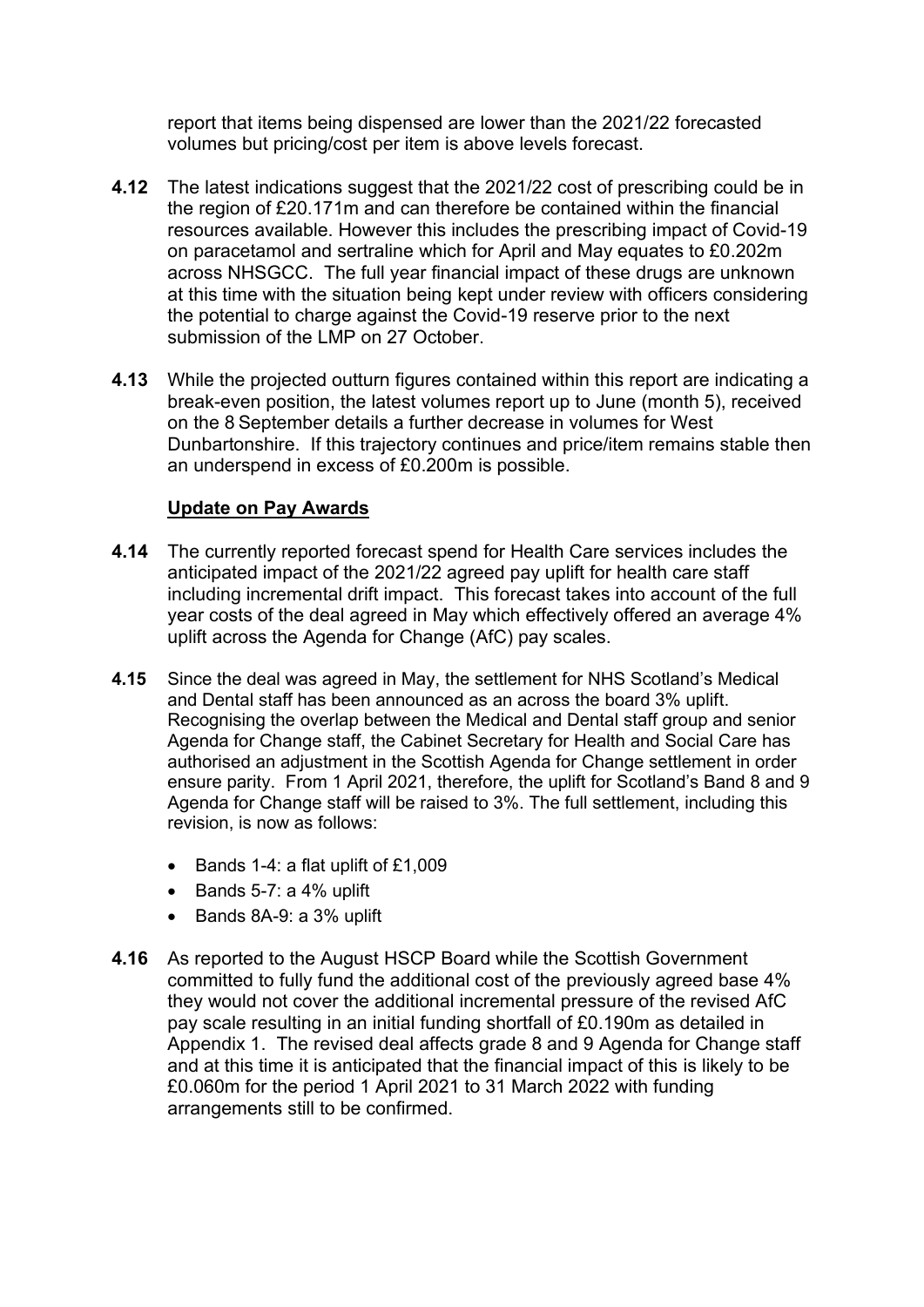**4.17** Officers have considered the scale of the initial funding shortfall and recommend that, taking into account the prescribing update above and the level of the prescribing reserve (£1.2834m), an element of the agreed prescribing uplift of £0.294m is applied to close the pay uplift gap.

# **Update on Reserves**

- **4.18** At the 24 June 2021 meeting members approved proposals to take forward expenditure plans for earmarked reserves totalling £14.193m with anticipated spend in 2021/22 of £8.968m.
- **4.19** Analysis of reserves is detailed in Appendix 6 and identifies that at this time it is anticipated that £7.673m will be drawn down from earmarked reserves to fund expenditure in 2021/22.

# **Community Justice**

- **4.20** The community justice service secured premises at Unit 11 Levenside Business Court prior to lockdown to use for a workshop for unpaid work orders. Initially the plan was to store seasonal tools and equipment within the workshop, however with the reduction in office space due to the pandemic consideration has been given to combining the space to hold group inductions and group work sessions involving service users and staff.
- **4.21** The proposed reconfiguration of the premises will enable the service to expand for the future, tackle the backlog and explore new ways of working while continuing to achieve the outcomes for Community Justice as laid out in the Strategic Plan.
- **4.22** The space was initially designed as a 2-person office at ground floor with the resulting space above proposed for storage, however to accommodate group inductions / work sessions the size of the space requires to be revised. It is anticipated that a capital spend of £0.063m is required to carry out the plans related to the expansion of use. This spend is considered to be financially affordable and the costs can be contained within the approved Criminal Justice budget contained within the partner updates detailed in Appendix 4.
- **4.23** In accordance with financial regulations Members are asked to approve the virement of £0.063m from revenue to capital to allow this work to proceed.

# **Housing Aids and Adaptations and Care of Gardens**

**4.24** The Housing Aids and Adaptations and Care of Gardens for delivery of social care services is in scope as part of the minimum level of adult services which should be delegated to the HSCP Board and should be considered as an addition to the HSCP's 2020/21 budget allocation of £72.749m from West Dunbartonshire Council.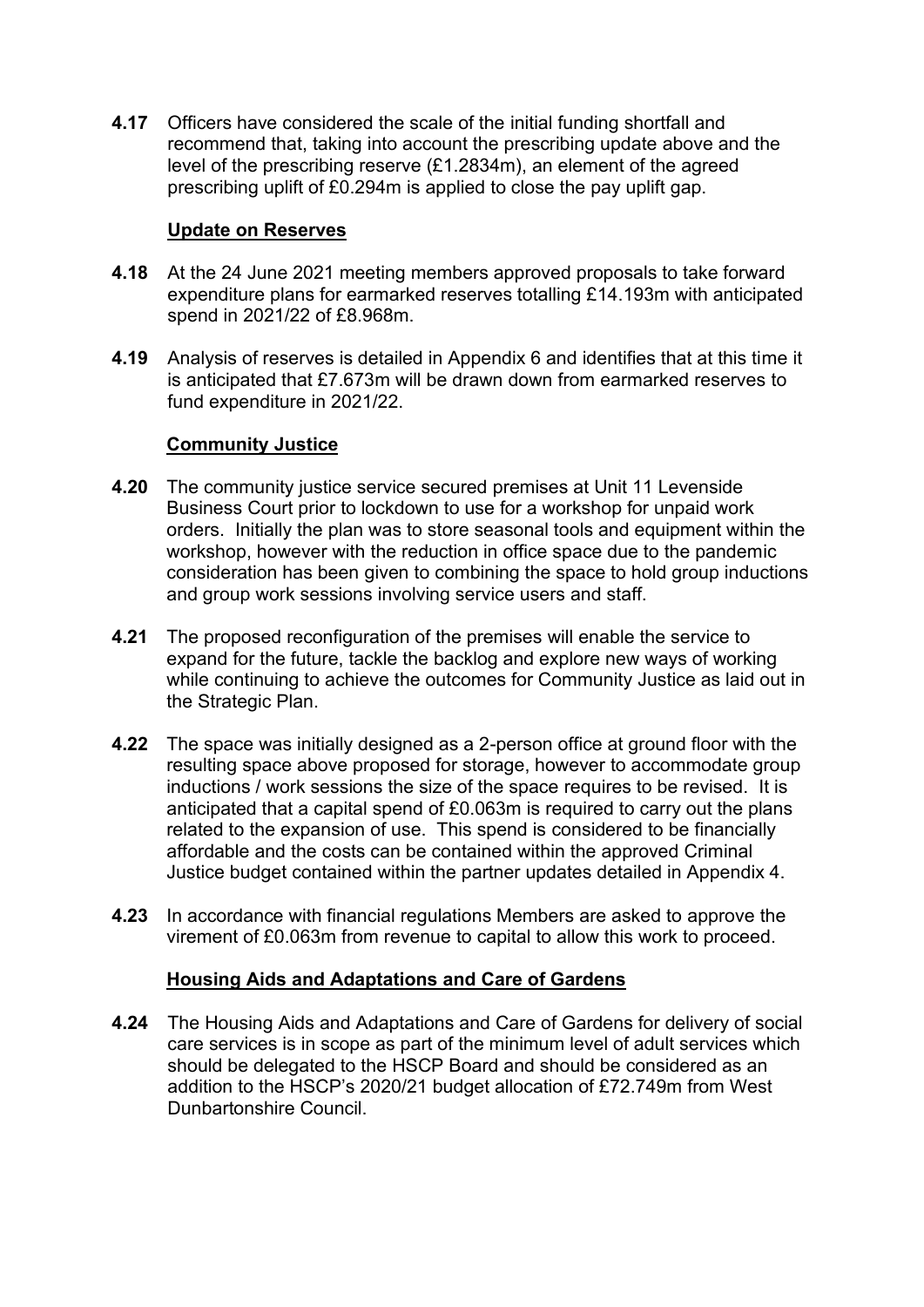- **4.25** These budgets are managed by the Council's Roads and Neighbourhood and Housing and Employability Services on behalf of the HSCP Board.
- **4.26** The summary projected position for the period to 31 March is included in the table below and will be reported as part of WDC's financial update position.

| <b>Budgets Managed on Behalf of WD HSCP by West</b><br>Dunbartonshire Council | Annuall<br><b>Budget</b> | <b>Actual</b> | <b>Year to Date Forecast Full</b><br>Yearl |
|-------------------------------------------------------------------------------|--------------------------|---------------|--------------------------------------------|
|                                                                               | £000's                   | £000's        | £000's                                     |
| Care of Gardens                                                               | 453                      | 187           | 448                                        |
| Aids & Adaptations                                                            | 250                      | 11            | 250                                        |
| <b>Net Expenditure</b>                                                        | 703                      | 198           | 698                                        |

# **Table 6 - Financial Performance as at 31 July 2021**

### **2021/22 Capital Expenditure**

### **Health Care**

- **4.27** The progress to date of the individual capital projects funded by WDC and NHSGGC for the Health Social Care Partnership were impacted by the lockdown restrictions through the end of March 2020 to end of May 2020. Previous HSCP Board's have updated on the impact of these delays and this is refreshed below.
- **4.28** The HSCP Clydebank Health Quarter Capital Project Board held on 18 August was updated with the key milestones and project interdependencies of the new Clydebank Health and Care Centre.
- **4.29** The proposed completion date remains 18<sup>th</sup> November 2021 and the contractor has confirmed they are on track for handover. As previously reported there is a revenue shortfall which will require to be built into future budgets and officers are currently confirming charging arrangements for costs such as non domestic rates. It is anticipated that the full year impact of the revenue shortfall is unlikely to be realised until 2023/24 with minimal impact in 2021/22 and 2022/23 due to the current earmarked reserve created at the end of 2019/20 to provide mitigation.

### **Social Care**

- **4.30** As detailed in Appendix 7 Clydebank Care Home (Queens Quay House) completion was certified 9 November 2020. Clydebank Care Home is due to be financially complete by the end of financial year 2021/22.
- **4.31** The Covid-19 reserve can be used to tackle backlogs in community assessments by increasing the number of Occupational Therapists and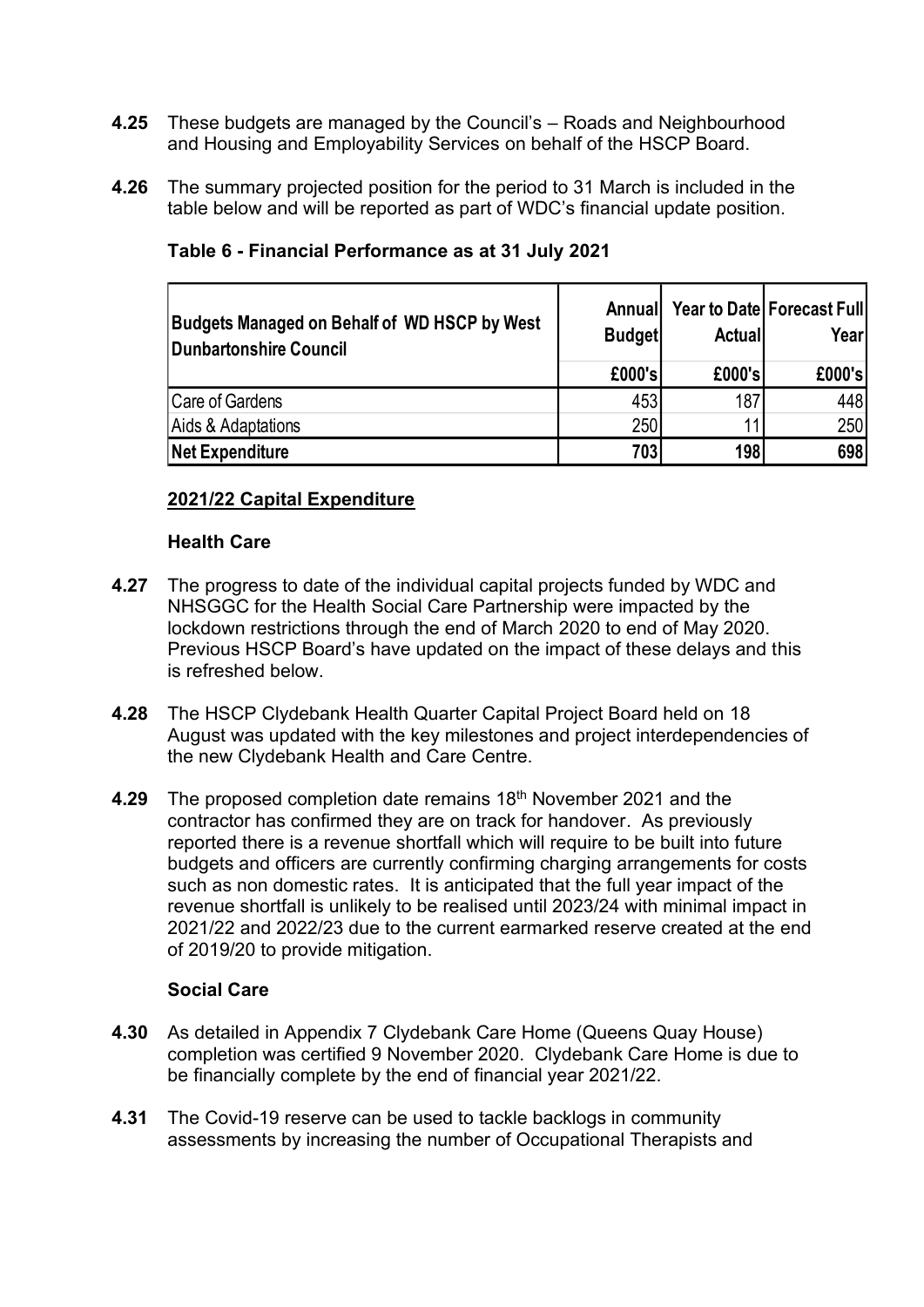Assistants. It is anticipated that the Aids and Adaptations budget will be fully utilised as the backlog is addressed.

## **5. Options Appraisal**

**5.1** None required

### **6. People Implications**

**6.1** Other than the position noted above within the explanation of variances there are no other people implications known at this time.

### **7. Financial and Procurement Implications**

**7.1** Other than the financial position noted above, there are no other financial implications known at this time. Any subsequent changes will be recorded within as part of the audit process.

### **8. Risk Analysis**

- **8.1** The main financial risks to the 2021/22 projected outturn position relate to anticipated increases in demand for some key services such as mental health and other social care services as the HSCP move through its Covid-19 Recovery and Renewal phases.
- **8.2** The UK Government has agreed to implement a health and social care tax of 1.25% across the UK to pay for reforms to the care sector and NHS funding in England. The tax will begin as a 1.25% increase in National Insurance from April 2022 paid by both employers and workers, and will become a separate tax on earned income from April 2023 calculated in the same way as National Insurance. While the UK wide tax will be focused on funding health and social care in England additional funding will flow to Scotland to spend on services.
- **8.3** The financial impact of the health and social care tax will be fully considered within the 2022/23 budget setting process; however the funding arrangements of this are unknown at this time.
- **8.4** The ongoing impact of Britain's exit from the European Union on an already Covid depressed UK Economy may have a detrimental impact on public sector funding.

# **9. Equalities Impact Assessment (EIA)**

- **9.1** None required.
- **10. Environmental Sustainability**
- **10.1** None required.